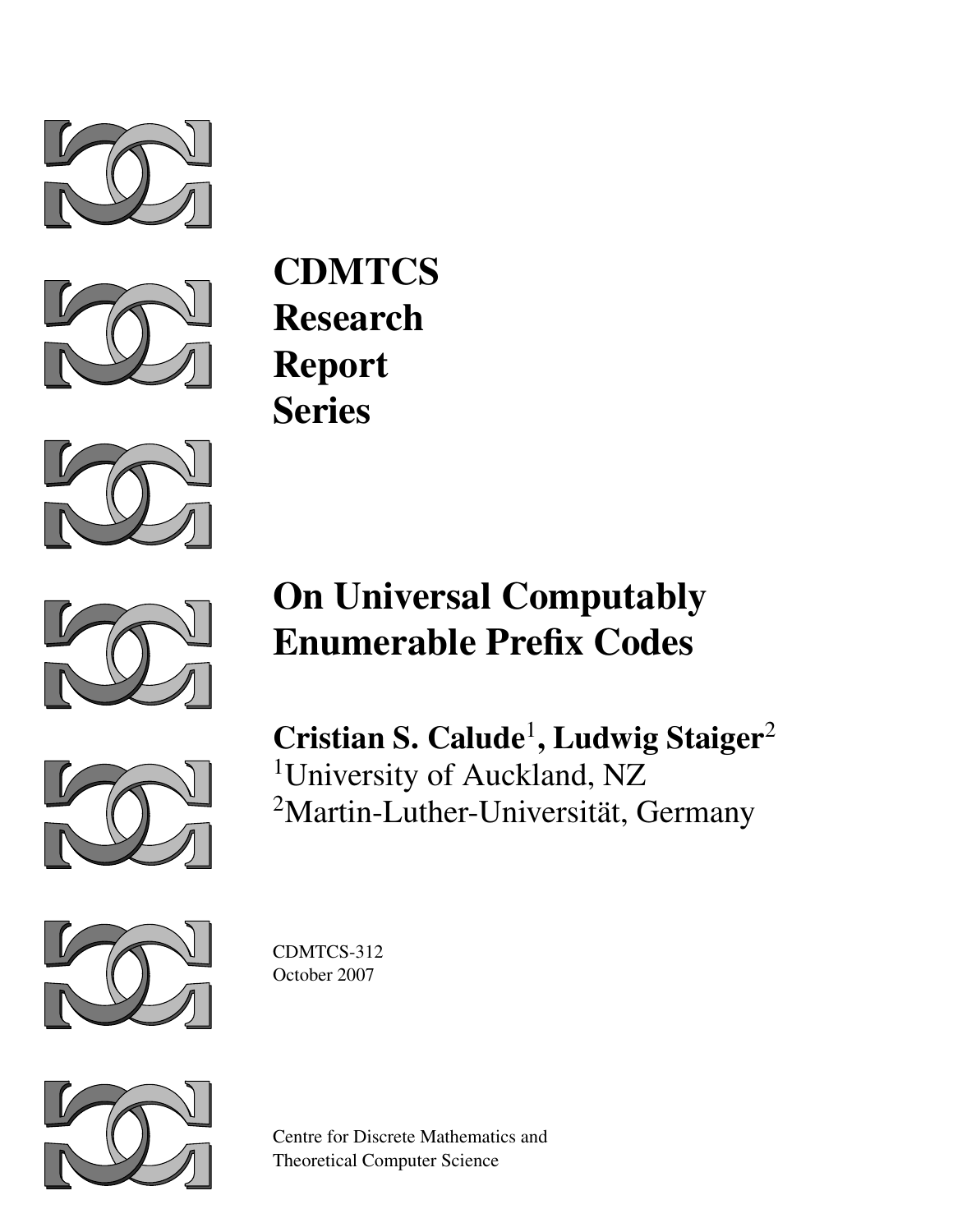# On Universal Computably Enumerable Prefix Codes

Cristian S. Calude<sup>∗</sup>

Department of Computer Science The University of Auckland, Private Bag 92019 Auckland, New Zealand Email: cristian@cs.auckland.ac.nz

#### Ludwig Staiger

Martin-Luther-Universität Halle-Wittenberg Institut für Informatik D - 06099 Halle, Germany Email: staiger@informatik.uni-halle.de

#### Abstract

We study computably enumerable (c.e.) prefix codes which are capable of coding all positive integers in an optimal way up to a fixed constant: these codes will be called universal. We prove various characterisations of these codes including the following one: a c.e. prefix code is universal iff it contains the domain of a universal self-delimiting Turing machine. Finally, we study various properties of these codes from the points of view of computability, maximality, and density.

# 1 Introduction and notation

We study computably enumerable prefix codes which are capable of coding all positive integers in an optimal way up to a fixed constant: these codes will be called universal. Our arguments combine elementary facts from coding theory,

<sup>∗</sup>Work done in Halle; the support of Martin-Luther University and Institute of Informatics is gratefully acknowledged. Part of this project was supported by UARC Grant 3607895/2006.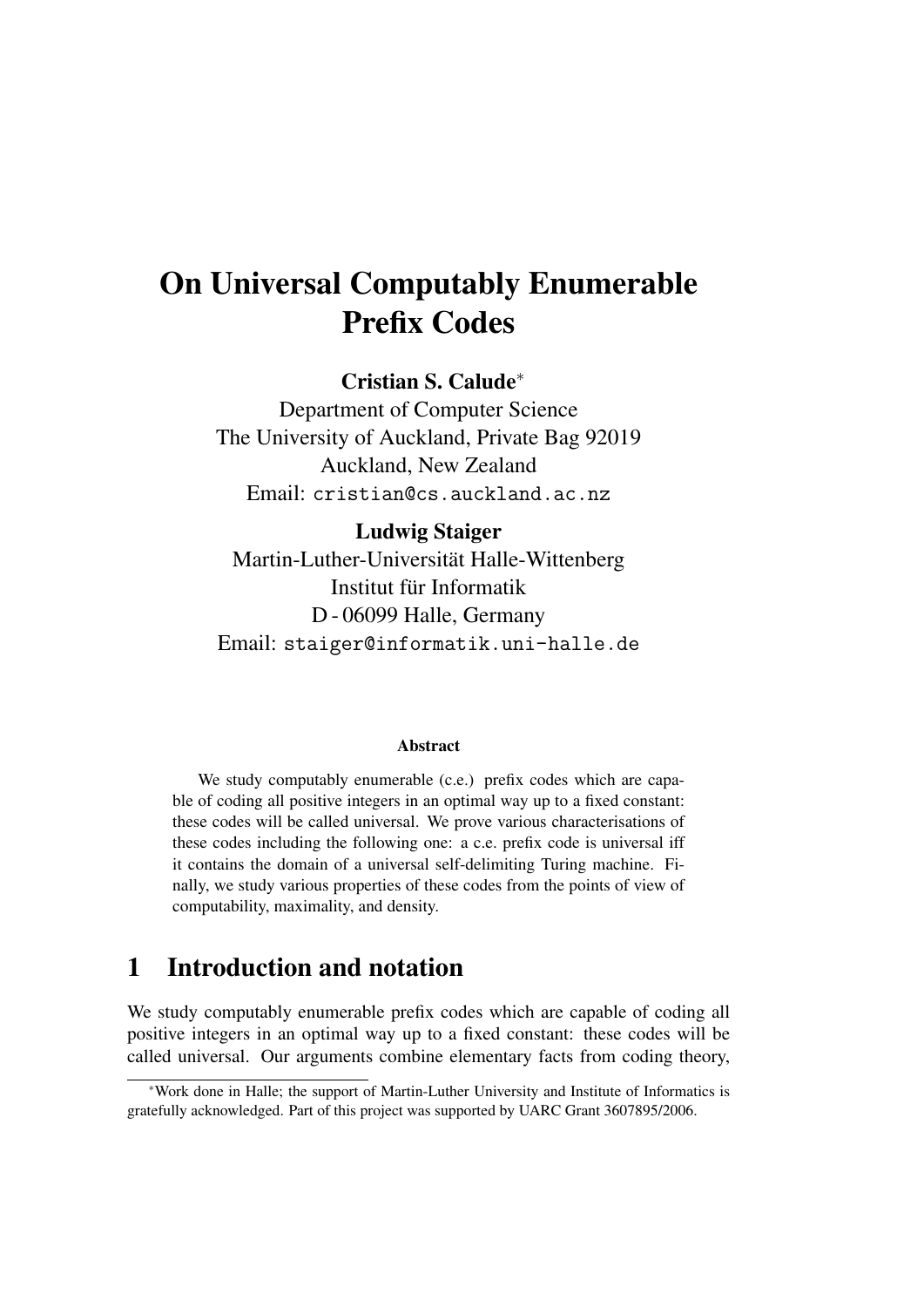algorithmic information theory and formal language theory. We prove various characterisations of these codes including the following one: a c.e. prefix code is universal iff it contains the domain of a universal self-delimiting Turing machine. Then various properties of these codes are presented.

We will follow the notation in [3]. By  $\mathbb{N} = \{0, 1, 2, \ldots\}$  we denote the set of positive integers. The cardinality of a set *A* is denoted by |*A*|. Let us fix  $X =$ {0,...,*r*−1} an alphabet of cardinality *r*; by *X* <sup>∗</sup> we denote the set of finite strings (words) on *X*, including the *empty* string  $\lambda$ . The length of the string *w* is denoted by  $|w|$ , and by  $X^i = \{w \in X^* \mid |w| = i\}$ ,  $X^{\leq i} = \{w \in X^* \mid |w| \leq i\}$  and  $X^{\geq i} = \{w \in X^* \mid |w| \leq i\}$  $X^* \mid |w| \geq i$  we denote the sets of strings having lengths exactly *i*, not larger than *i*, or not smaller than *i*, respectively. If *v* is a prefix of *w* we write  $v \sqsubset w$ ; we write  $v \sqsubset w$  if  $v \sqsubseteq w$  and  $v \neq w$ . A natural ordering of  $X^*$  is the *quasi-lexicographical (or length-lexicographical*) ordering "≤<sub>qlex</sub>" where strings are ordered first according to their length and strings of the same length are ordered lexicographically (w.r.t. some ordering of the alphabet  $X$ <sup>2</sup>. By string<sub>*r*</sub>(*n*) we denote the *n*th string in the quasi-lexicographical ordering of  $X^* = \{0, ..., r-1\}^*$ , e.g. string<sub>*r*</sub>(0) =  $\lambda$ ,  $\text{string}_r(1) = 0, \text{string}_r(2) = 1, \ldots, \text{string}_r(r+1) = 00, \ldots, \text{etc.}$ 

Moreover, we fix a prefix-free encoding of strings in  $X^*$  as e.g. in [18], for  $w = x_1 \cdots x_l$  where  $x_i \in X$ ,  $l \ge 0$  we set  $\overline{x_1 \cdots x_l} := 0x_1 0x_2 \cdots 0x_l 1$ .

For  $V, W \subseteq X^*$ , *VW* denotes the set  $\{vw \mid v \in V \land \in W\}$  of concatenations of strings from *V* with strings from *W*. For  $V = \{u\}$  we write *uW* instead of  $\{u\}W$ . A *prefix code* is a prefix-free subset of strings. Prefix codes over *X* satisfy Kraft's inequality:  $\sum_{w \in A} r^{-|w|} \leq 1$ .

A *self-delimiting Turing machine* (shortly, a *machine*) is a Turing machine *C* processing binary strings such that its program set (domain) dom $(C) = \{ \pi \mid$  $\pi \in X^* \wedge C(\pi)$  halts } is a prefix-free set of strings. As usual we define the *selfdelimiting (prefix, or program-size) complexity* of a string *w* w.r.t. a machine *C* as  $H_C(w) := \inf\{|\pi| \mid \pi \in X^* \wedge C(\pi) = w\}.$  See more in [5, 3, 6].

A prefix code is *computably enumerable (c.e.)* iff it is the domain of a selfdelimiting Turing machine.

We can effectively construct a machine *U* (called *universal*) such that for every machine *C*, there exists a constant *k* (depending only on *U* and *C*) such that for every string  $\pi \in \text{dom}(C)$  there exists a string  $\pi' \in \text{dom}(U)$  such that  $U(\pi') = C(\pi)$  and  $|\pi'| \leq |\pi| + k$ . A *prefix-universal* machine *U* is a special universal machine defined by the following property: for every self-delimiting Turing machine *C* there exists a string *w* (depending only on *U* and *C*) such that for every string  $\pi \in \text{dom}(C)$  we have  $U(w\pi) = C(\pi)$ . We can effectively construct prefixuniversal machines; there exist universal machines which are not prefix-universal.

<sup>a</sup>This ordering is not to be confused with the lexicographical ordering where the string 1 is preceded by all strings starting with 0.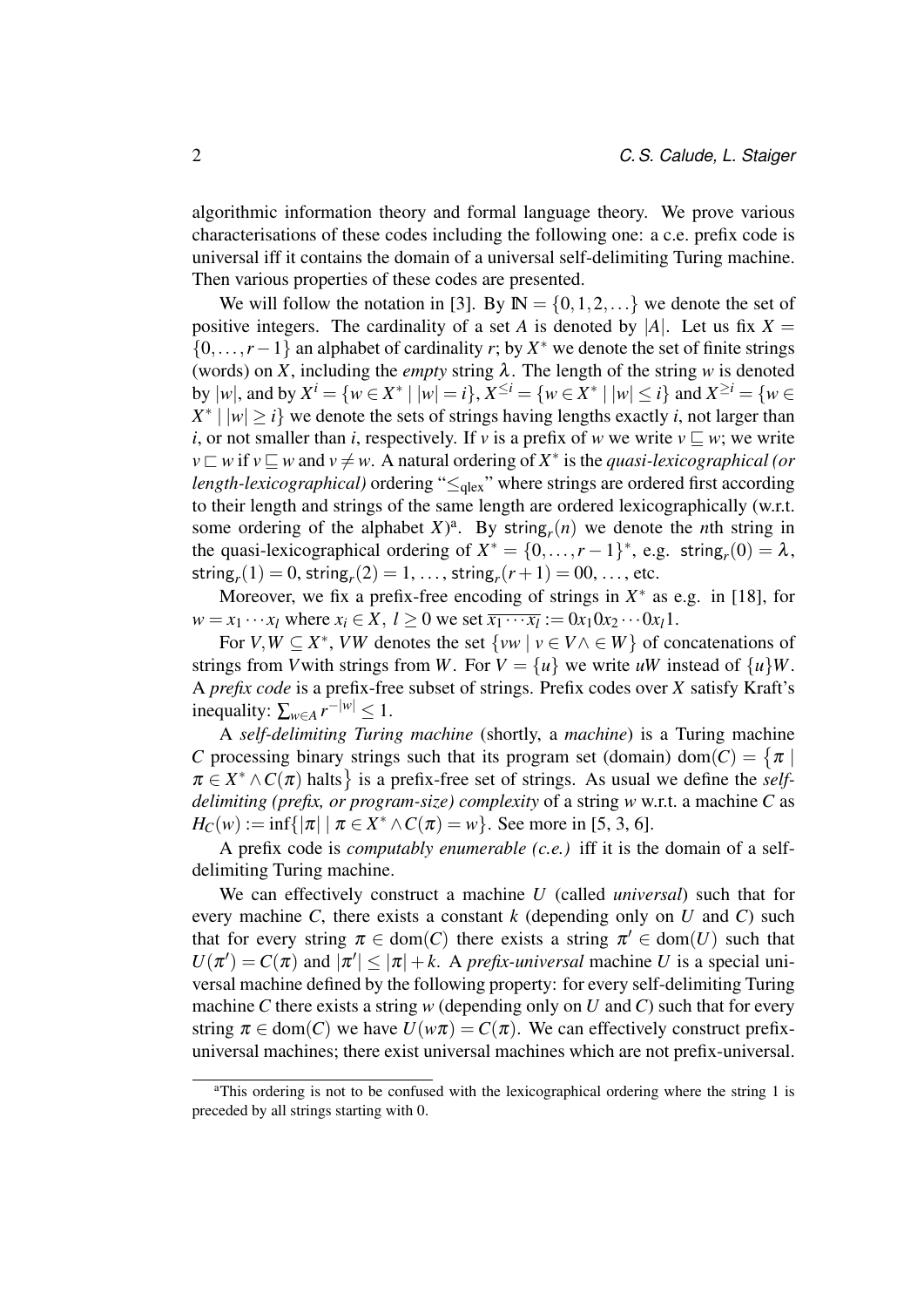All quantifiers in the definition of universality and prefix-universality are *effective*.

### 2 Motivation

Consider the binary alphabet  $X = \{0, 1\}$ . The computable prefix code  $S = \{1^n0:$  $n > 0$ } codes every integer  $n > 0$  with a string of  $n + 1$  bits. A better solution is given by the computable prefix code  $S = \{1^{\log n} 0 \text{string}_2(n) : n \ge 0\}$  which codes every integer  $n > 0$  with a string of  $2\log n + 1$  bits. An even better solution is a computable prefix code *T* that codes every integer  $n \geq 0$  with a string of length  $\log n + 2\log n \log n + 1$  bits. In [9] two prefix codes for the natural numbers are introduced and shown to: a) have an asymptotically minimal redundancy, and b) be computable by a Turing machine with a minimal delay.

Is there a *best way* for representing integers with computable prefix codes, or, more generally, with c.e. prefix codes? There are various ways to define optimality; here we will focus on set-theoretic maximality, information-theoretic (rate/capacity) and computable one-to-one translations (embedability).

## 3 Properties of universal c.e. prefix codes

In this section we define and characterise universal c.e. prefix codes. We start with a theorem which characterises universal c.e. prefix codes. Then we give a noncomputability result, and the last subsection is devoted to some consequences.

#### 3.1 A characterisation theorem

Here we prove the following equivalences:

**Theorem 1** *Let*  $V \subseteq X^*$  *be a c.e. prefix code. Then, the following statements are equivalent:*

- 1. *There exists a universal machine U such that*  $V \supset \text{dom}(U)$ .
- 2. For every partial computable one-one function  $g : \mathbb{N} \to X^*$  having a prefix*free range, there exist a partial computable one-one function*  $f : \mathbb{N} \to X^*$ *and a constant*  $k \in \mathbb{N}$  *such that* 
	- a.  $f(\text{dom}(f)) \subset V$ ,
	- b. dom(g)  $\subseteq$  dom(f) *and*  $|f(n)| \le |g(n)| + k$ , for every  $n \in$  dom(g).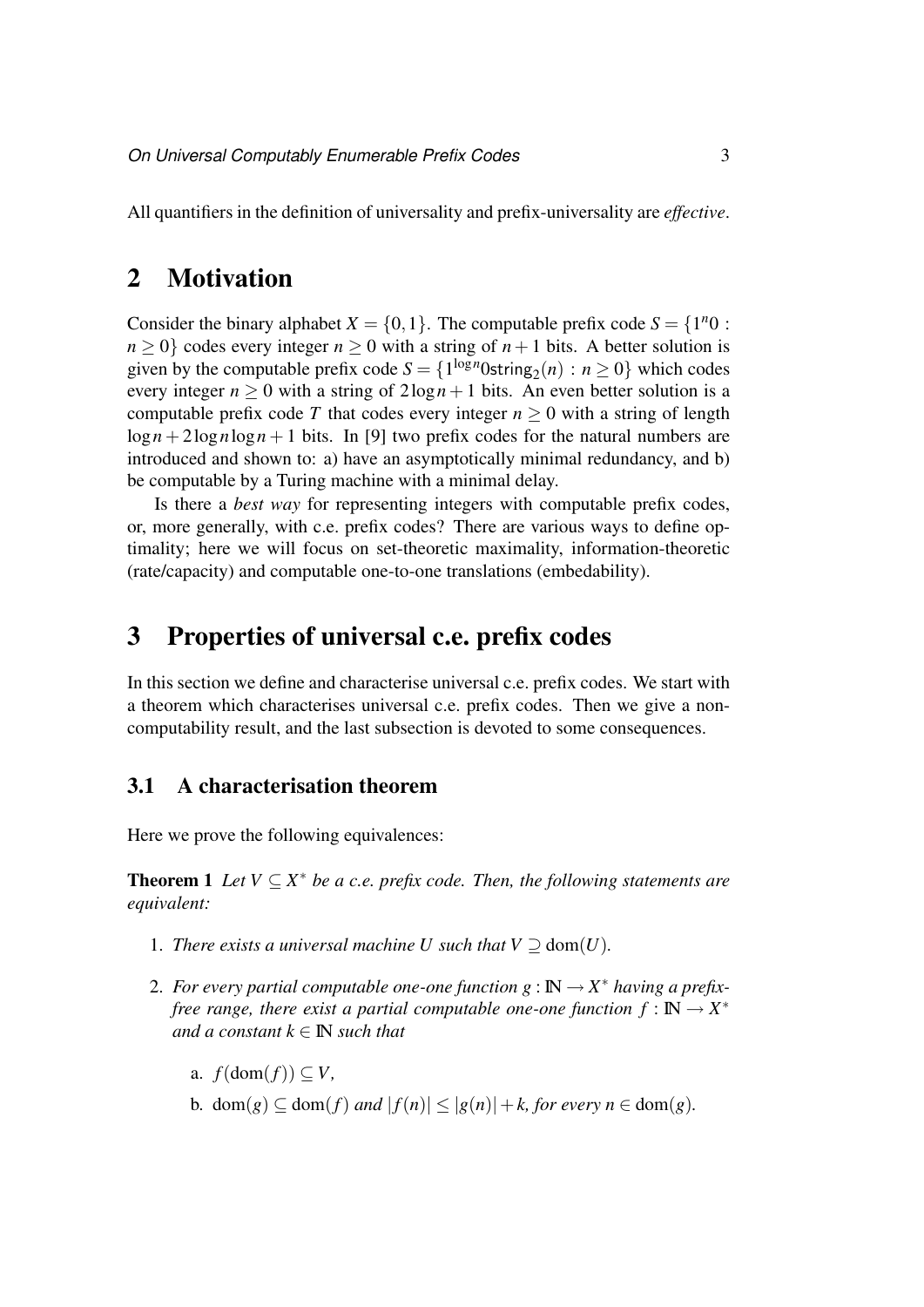- 3. For every computable one-one function  $g : \mathbb{N} \to X^*$  having a prefix-free *range, there exist a computable one-one function*  $f : \mathbb{N} \to X^*$  *and a constant*  $k \in \mathbb{N}$  *such that* 
	- a.  $f(\mathbb{N}) \subset V$ ,
	- b.  $|f(n)| \leq |g(n)| + k$ , for every  $n \in \mathbb{N}$ .
- 4. For every c.e. prefix code  $D \subseteq X^*$  there exist a partial computable one-one  $f$ *unction*  $\varphi: X^* \to X^*$  *and a constant*  $k \in \mathbb{N}$  *such that:* 
	- a. *D*  $\subset$  dom( $\varphi$ ),  $\varphi$ (*D*)  $\subset$  *V*, and
	- b.  $|\varphi(u)| \leq |u| + k$ , for every  $u \in \text{dom}(\varphi)$ .

*Proof.* For the implication  $1 \Rightarrow 2$  we assume that *U* is a universal machine and  $V \supseteq \text{dom}(U)$ . Assume also that *g* is a partial computable one-one function from positive integers to strings having a prefix-free range. Define  $C(g(n)) = g(n)$ , for every  $n \in \text{dom}(g)$ .

Clearly, *C* is a machine, so by virtue of the universality of *U* there exists a constant  $k \in \mathbb{N}$  such that for every  $n \in \text{dom}(g)$  there exists a string  $x_n \in \text{dom}(U) \subseteq$ *V* such that  $U(x_n) = C(g(n)) = g(n)$  and  $|x_n| \le |g(n)| + k$ . Now, using the constant *k* from above, define

$$
f(n) := \mu_{\psi} w(|w| \le |g(n)| + k \wedge U(w) = g(n)),
$$
 (1)

where *w* is the first string satisfying the condition taken with respect to some computable enumeration  $\psi$  of dom(*U*). Clearly, *f* is partial computable. According to the choice of the constant *k*,  $f(n)$  is defined whenever  $g(n)$  is defined, and moreover, in this case  $U(f(n)) = g(n)$ , and  $|f(n)| \le |g(n)| + k$ , for all  $n \in \text{dom}(g)$ . Thus dom( $f$ )  $\supseteq$  dom( $g$ ), and  $f$ (dom( $f$ ))  $\subseteq$  dom( $U$ )  $\subseteq$   $V$ .

For the implication  $2 \Rightarrow 3$  we just observe that *f* is total because *g* is total and  $dom(g) \subseteq dom(f)$ .

If *D* is finite the implication 3  $\Rightarrow$  4 is trivial, just take as images of the strings  $w \in D$  the first  $|D|$  strings in *V*.

Now let  $D \subseteq X^*$  be an infinite c.e. prefix code and take a computable one-one function  $g : \mathbb{N} \to D$  which enumerates D. In view of 3, there exists a constant k and a computable one-one function  $f : \mathbb{N} \to X^*$  such that  $f(\mathbb{N}) \subseteq V$ , and  $|f(n)| \leq$  $|g(n)| + k$ , for each *n*. Next define the mapping  $\varphi$  by  $\varphi(v) = f(g^{-1}(v))$ . The mapping  $\varphi$  is well-defined (because both functions  $g, f$  are one-one) and partial computable; moreover, dom( $\varphi$ )  $\supseteq g(\mathbb{N}) = D$  and  $\varphi(v) \in V$ , for all  $v \in D$ .

For every  $v \in D$ ,  $|\varphi(v)| = |f(g^{-1}(v))| \le |g(g^{-1}(v))| + k = |v| + k$ , because of condition 3.b, and  $\varphi(D) \subseteq V$ .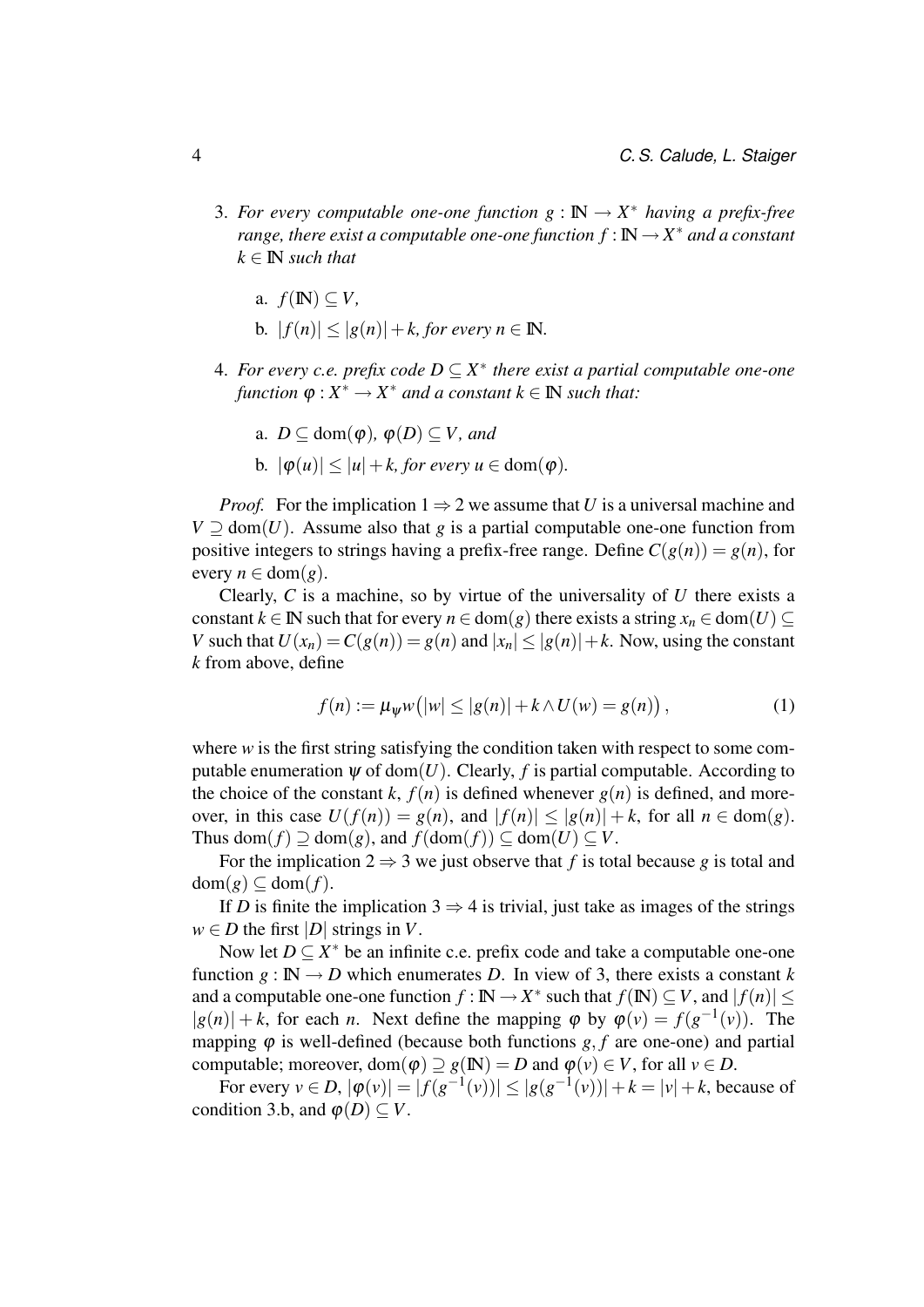Finally, for the implication  $4 \Rightarrow 1$  we consider a universal machine U' and put  $D = \text{dom}(U')$ . In view of 4, there exist a partial computable one-one function  $\varphi: X^* \to V$ , and a constant *k* (each depending upon *V*, *D*) such that conditions 4.a, 4.b are satisfied. Define  $U(u) = U'(\varphi^{-1}(u))$ .

We have:  $dom(U) = \varphi(X^*) \subseteq V$ , by 4.b, a prefix code. To show that *U* is a universal machine we show that  $H_U(w) \leq H_{U'}(w) + k$  for each  $w \in X^*$ .

Let  $w \in X^*$ . Then there is a  $v \in \text{dom}(U')$  such that  $U'(v) = w$  and  $|v| = H_{U'}(w)$ . Since, by definition,  $w = U'(v) = U(\varphi(v))$ , we have  $H_U(w) \leq |\varphi(v)| \leq |v| + k = H_{U'}(w) + k.$ 

For the case  $V = \text{dom}(U)$ , U being a universal machine, we can strengthen the condition 4 in Theorem 1 in the following way.

**Corollary 2** *For every c.e. prefix code*  $D \subseteq X^*$  *and every universal machine* U *there are a partial computable one-one function*  $\varphi : X^* \to X^*$  *and a constant*  $k \in \mathbb{N}$  *such that:* 

- a.  $D \subseteq \text{dom}(\varphi), \varphi(D) \subseteq \text{dom}(U)$ ,
- b.  $|\varphi(u)| \leq |u| + k$ , for all  $u \in D$ , and
- c.  $U(\varphi(u)) = u$ , for all  $u \in D$ .

*Proof.* Again the case of finite prefix codes is trivial; map  $v \in D$  to a shortest  $u \in \text{dom}(U)$  such that  $U(u) = v$ .

If *D* is infinite consider the implication  $1 \Rightarrow 2$  of the proof of Theorem 1. If we choose  $g : \mathbb{N} \to X^*$  as a function enumerating exactly the set *D* and define *f* : **IN**  $\rightarrow$  *X*<sup>\*</sup> as in Eq. (1) we get  $U(f(n)) = g(n)$  and  $|f(n)| \le |g(n)| + k$ . Now let, as above,  $\varphi(u) := f(g^{-1}(n))$ , and we obtain  $U(\varphi(u)) = u$  and  $|\varphi(u)| \le |u| + k$ for  $u = g(n) \in D$ .

Definition 3 We say that a c.e. prefix code is *universal* if it satisfies one of the equivalent conditions 1 – 4 in Theorem 1.

As an immediate consequence of Theorem 1.4 or Corollary 2 we obtain the following.

**Lemma 4** *Let*  $V \subseteq X^*$  *be a universal c.e. prefix code. Then for every c.e. prefix code*  $D \subseteq X^*$  *there is a constant*  $k \in \mathbb{N}$  *such that for all*  $l \in \mathbb{N}$  *the inequality*  $|D \cap X^{\leq l}|$  ≤  $|V \cap X^{\leq l+k}|$  *holds.*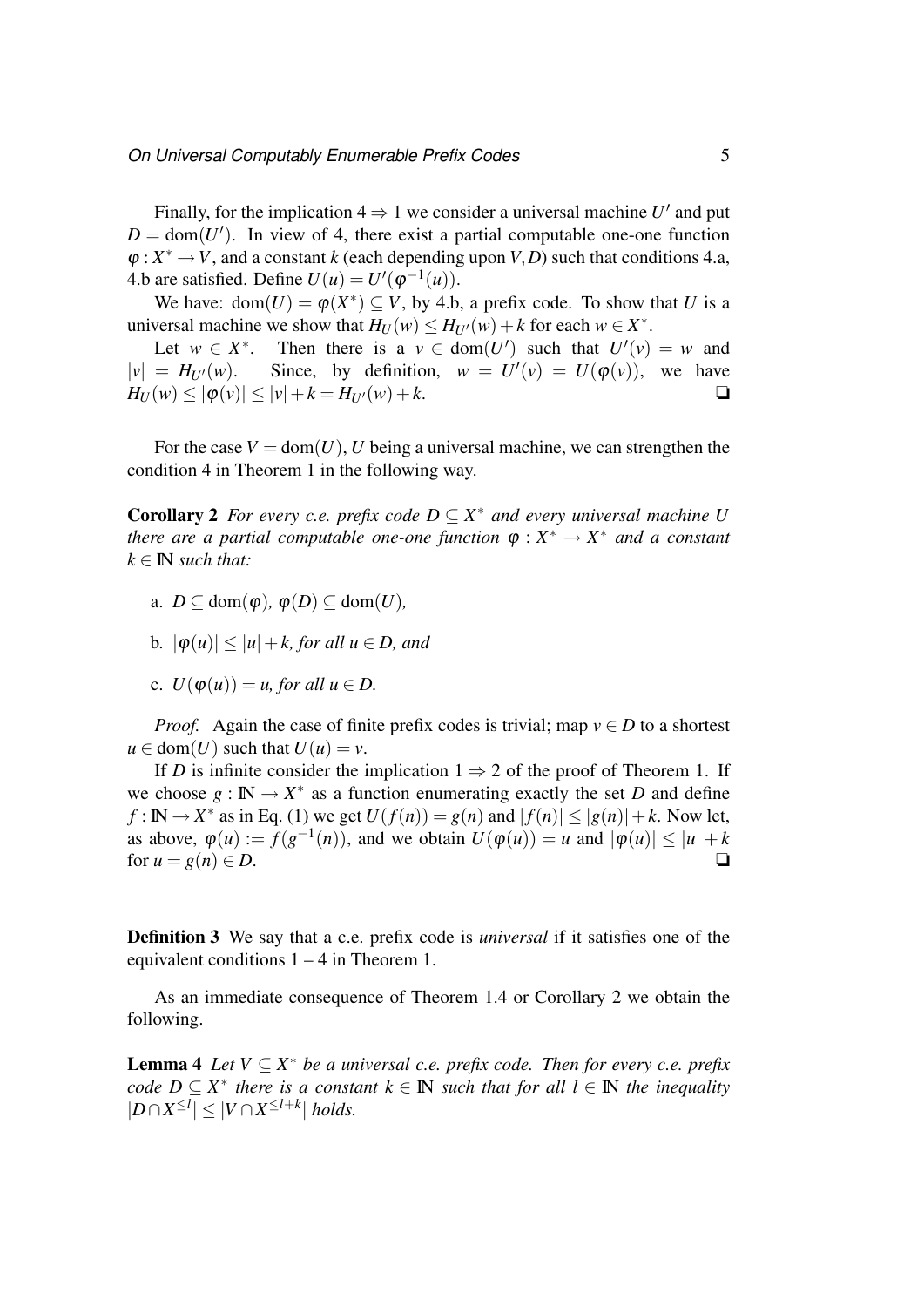For domains of prefix-universal machines *U* we have the following characterisation simpler than the one given in Theorem 1.

**Fact 5** Let  $V \subseteq X^*$  be a c.e. prefix code. Then, the following statements are equiv*alent:*

- 1. *There exists a prefix-universal machine U such that*  $V = \text{dom}(U)$ *.*
- 2. For every c.e. prefix code  $D \subseteq X^*$  there exists a string  $w \in X^*$  such that  $wD = V \cap wX^*$ .

*Proof.* The implication  $1 \Rightarrow 2$  follows the definition of a prefix-universal machine. For the converse implication we consider a universal machine  $U'$  and put  $D = \text{dom}(U')$ . As *D* is a c.e. code there exists a string  $w \in X^*$  such that  $wD = V \cap wX^*$ . We now define *U* by the formula:

$$
U(v) = \begin{cases} U'(u), & \text{if } v = w \cdot u, \\ \lambda, & \text{if } w \not\sqsubseteq v \text{ and } v \in V, \text{ and} \\ \text{undefined}, & \text{otherwise.} \end{cases}
$$

Clearly, *U* is a universal machine; if *U'* is prefix-universal, then so is *U*.  $\Box$ 

#### 3.2 A non-computability result

Although every c.e. prefix code can be in a one-to-one manner effectively embedded into any universal c.e. prefix code, it turns out that no universal c.e. prefix code is contained in a computable prefix code. To this end we consider the languagetheoretic density of (prefix) codes.

**Lemma 6** If  $V \subseteq X^*$  is a prefix code and  $|X| = r$  then for every  $l \in \mathbb{N}$  there is an  $m \in \mathbb{N}$  *such that*  $|V \cap X^{\leq l+m}| < r^m$ .

*Proof.* Since  $V \subseteq X^*$  satisfies Kraft's inequality  $\sum_{v \in V} |X|^{-|v|} \le 1$ , it has density  $\lim_{m\to\infty}$   $\frac{|V\cap X^{\leq m}|}{|X|^m}$  $\frac{|\Delta X^{\leq m}|}{|X|^m} = 0$  (cf. [2]). From this the proof immediately follows.  $\Box$ 

Universal c.e. prefix codes have the following property:

Theorem 7 (Nies) *Every universal c.e. prefix code is Turing complete.*

A recursion-theoretic proof—communicated in [10]—can be found in [11, Section 2.2]).

Lemma 6 and the results of the previous section allow us to give an elementary direct proof of the weaker fact that no universal c.e. code can be computable.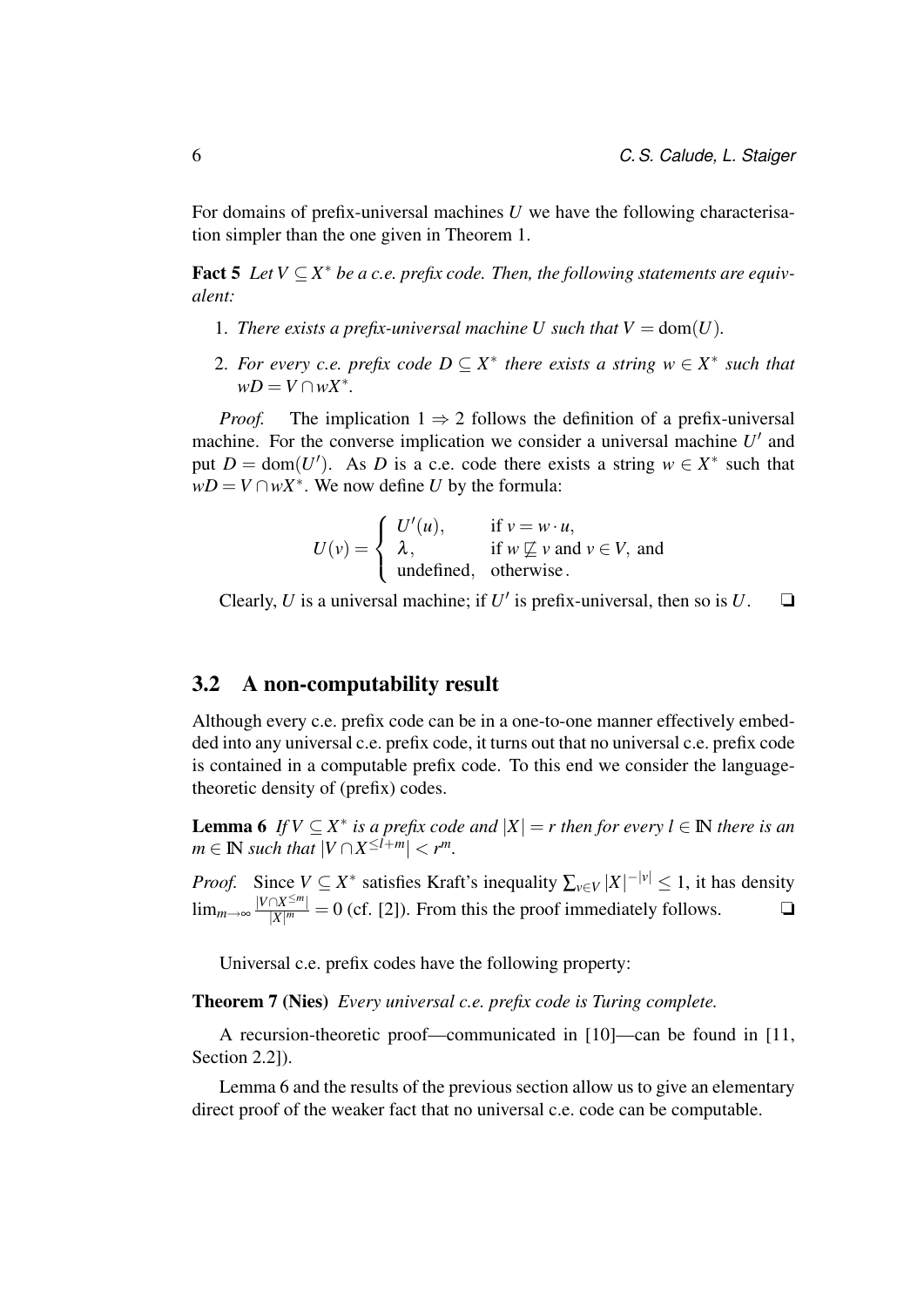#### Corollary 8 *No universal c.e. prefix code is computable.*

Before proceeding to the proof let us briefly sketch its idea. Under the assumption that the universal c.e. prefix code  $V \subseteq X^*$  is computable from *V* we construct a computable code *D* such that for every  $k \in \mathbb{N}$  there is an  $l_k \in \mathbb{N}$  such that  $|D \cap X^{\leq l_k}| > |V \cap X^{\leq l_k + k}|$ . This is done by choosing a computable sequence  $(v_k)_{k \in \mathbb{N}}$  of strings  $v_k \in V$ ,  $|v_k| < |v_{k+1}|$ , and replacing in *V* the string  $v_k$  by a suitably large set of strings  $v_k \cdot X^{m_k}$ . Then we show that *D* is computable if *V* is computable and finally we argue that *V* cannot be computable in view of Lemma 4.

*Proof.* Assume the universal c.e. prefix code  $V \subseteq X^*$  to be computable. We construct a sequence of finite prefix codes  $(D_i)_{i \in \mathbb{N}}$  and a sequence of numbers  $(l_i)_{i \in \mathbb{N}}$  such that

- 1.  $D_k \subset D_{k+1}$ ,
- 2.  $D_k \subseteq X^{\leq l_k}$ ,
- 3.  $D_k \cup (V \cap X^{\geq (l_k+1)})$  is a prefix code, and
- $4. |D_k \cap X^{\leq l_k}| > |V \cap X^{\leq l_k + k}|.$

We start with  $v_0 := \min_{\leq q \in \mathbb{R}} V$ , that is,  $v_0$  is the minimum of  $V \subseteq X^*$  with respect to the quasi-lexicographical ordering,<sup>b</sup> and put  $l_0 := |v_0| + 1$  and

$$
D_0 := (V \cap X^{\leq l_0}) \setminus \{v_0\} \cup v_0 \cdot X.
$$

Then it is obvious that conditions 2 and 4 are fulfilled and, since *V* is a prefix code, also condition 3 is fulfilled.

Next, suppose  $D_{i-1}$  has already been constructed in such a way that conditions 1 to 4 are fulfilled. We construct  $D_i$  in the following way:

We let  $v_i := \min_{\leq q \in \mathbb{R}} (V \cap X^{\geq (l_{i-1}+1)})$  and define the number  $m_i$  as the smallest number  $m \in \mathbb{N}$  such that

$$
|D_{i-1}\cup v_i\cdot X^m\cup\{v\mid v\in V\setminus\{v_i\}\wedge|v_i|\leq|v|\leq|v_i|+m\}|>|V\cap X^{\leq(|v_i|+m+i)}|.
$$

The number  $m_i$  exists because in view of Lemma 6 we have already

$$
|v_i \cdot X^m| = r^m > |V \cap X^{\leq (|v_i| + m + i)}|,
$$

for some  $m \in \mathbb{N}$ .

<sup>&</sup>lt;sup>b</sup>Since *V* is assumed to be computable,  $v_0$  and the subsequent  $v_i$  can be effectively computed.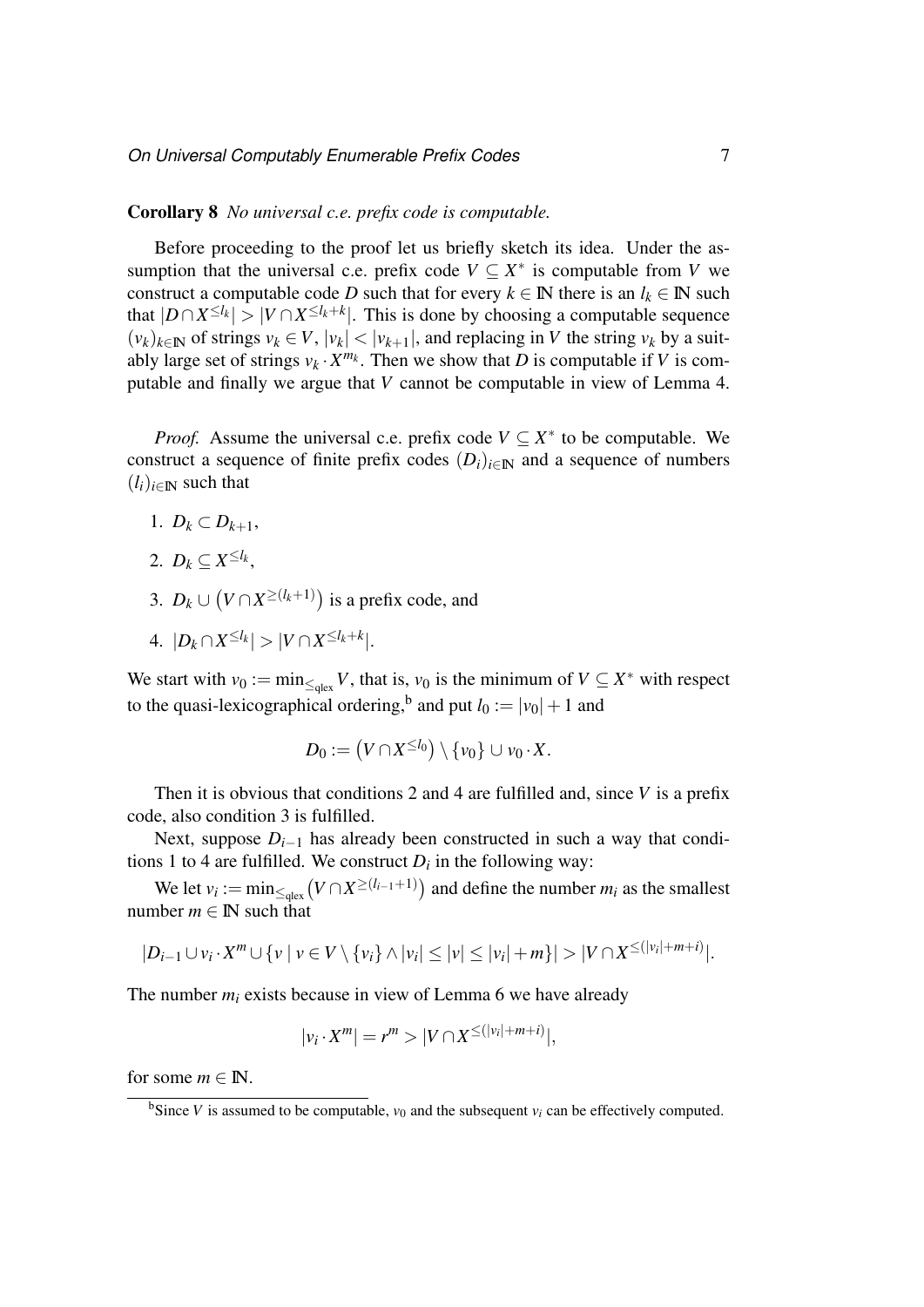Observe also that the three sets  $D_{i-1}$ ,  $v_i \cdot X^m$  and  $\{v \mid v \in V \setminus \{v_i\} \land |v_i| \le |v| \le$  $|v_i| + m$  are pairwise disjoint.

Then we set  $l_i := |v_i| + m_i$  and

 $D_i := D_{i-1} \cup v_i \cdot X^{m_i} \cup \{v \mid v \in V \setminus \{v_i\} \wedge |v_i| \leq |v| \leq l_i\}.$ 

It remains to verify that  $D_i$  fulfils conditions 1 to 4. Conditions 1 and 2 are easy to see, and condition 4 follows from the definition of the number  $m_i$ . In order to verify the third property observe that

$$
D_i\cup (V\cap X^{\geq (l_i+1)})=D_{i-1}\cup (V\cap X^{\geq (l_{i-1}+1)}\setminus \{v_i\})\cup v_i\cdot X^{m_i},
$$

where  $D_{i-1}$  ∪  $(V \cap X^{\geq (l_{i-1}+1)})$  is, by the induction hypothesis, a prefix code. Assume now  $w \sqsubset v$  for some strings  $w, v \in D_i \cup (V \cap X^{\geq (l_i+1)})$ .

The case that both strings  $w, v$  do not belong to  $v_i \cdot X^{m_i}$  is impossible by the hypothesis. In case  $v \in v_i \cdot X^{m_i}$  we obtain  $w \sqsubset v_i$  or  $v_i \sqsubset w$ , contradicting the fact that  $D_{i-1} \cup (V \cap X^{\geq (l_{i-1}+1)})$  is a prefix code. The case  $w \in v_i \cdot X^{m_i}$  yields  $v_i \sqsubset v$ , also contradicting the hypothesis.

Finally, from the above construction it is obvious that  $D := \bigcup_{i \in \mathbb{N}} D_i$  is computable if *V* is computable, and according to Lemma 4, the code *V* cannot be universal c.e. ❏

#### 3.3 Non-maximality of c.e. prefix codes

In Section 3.1 we have seen that a universal c.e. prefix code *V* is large in the sense that every c.e. prefix code can be one-to-one and computably embedded into *V*. In this section we are going to investigate how large universal c.e. prefix codes are if we consider set-theoretical containment rather than embeddability. To this end we recall that a prefix code  $V \subseteq X^*$  is called *maximal* provided for every prefix  $\text{code } W \subseteq X^*, V \subseteq W \text{ implies } W = V.$ 

The following result in [2] gives an alternative characterisation of maximal prefix codes:

**Lemma 9** *A code*  $V \subseteq X^*$  *is a maximal prefix code iff V is a prefix code and for*  $every v \in X^*$  there is a  $w \in V$  such that  $v \sqsubseteq w$  or  $w \sqsubseteq v$ .

Next, we note that for c.e. prefix codes, maximality implies computability.

**Lemma 10** If  $V \subseteq X^*$  is a c.e. maximal prefix code, then V is computable.

*Proof.* In order to decide whether  $v \in X^*$  belongs to *V* we enumerate *V* as long as a string  $w \in V$  with  $v \subseteq w$  or  $w \subseteq v$  appears. Then  $v \in V$  iff  $v = w$ .  $\Box$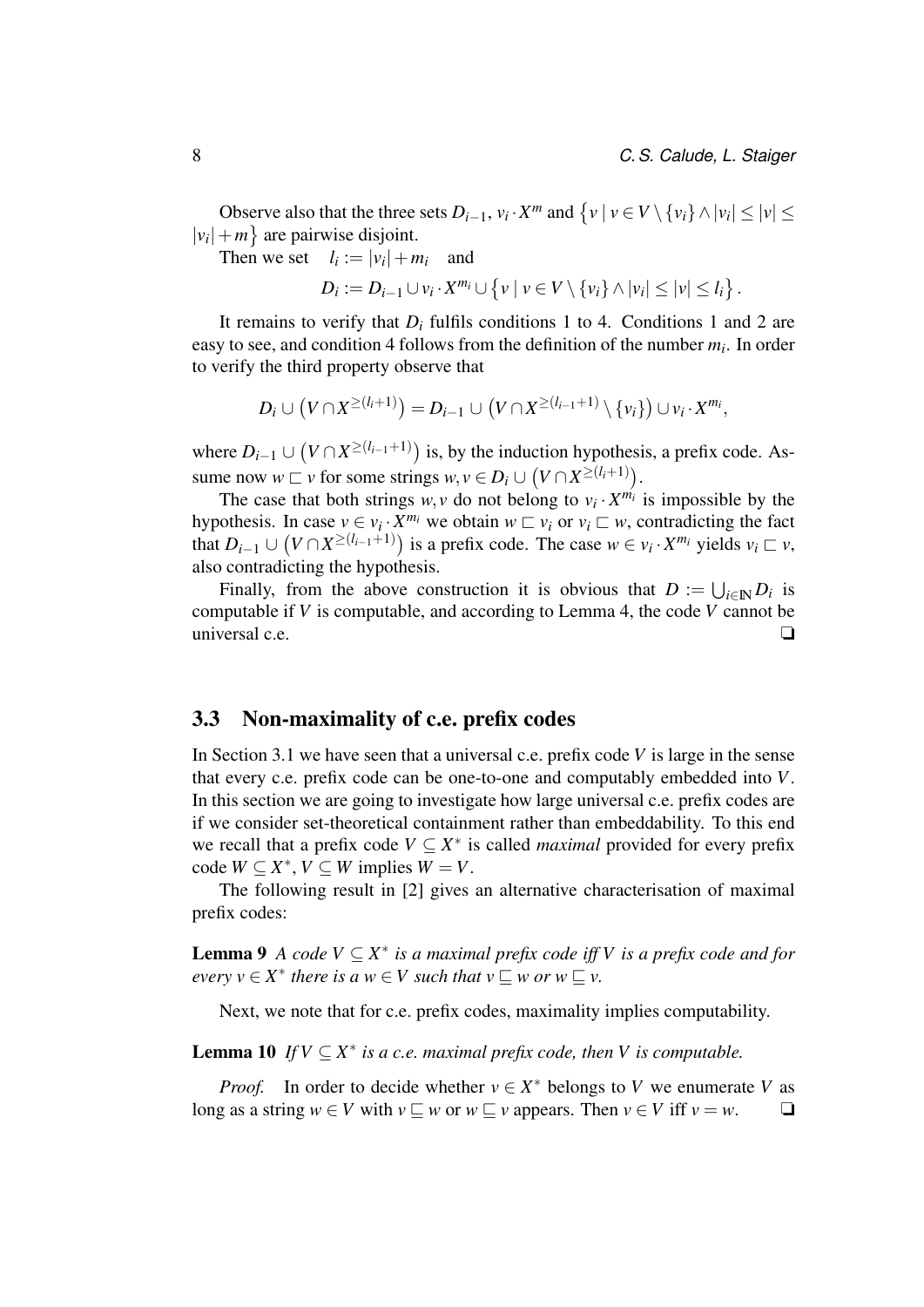With Corollary 8 we obtain the following corollary.

Corollary 11 *No universal c.e. prefix code is (contained in) a maximal c.e. prefix code.*

It should be noted that the property in Corollary 11 is not typical for universal c.e. prefix codes, it can hold also for certain computable prefix codes: We give an example of a computable prefix code which is not contained in a computable maximal prefix code.

**Example 12** Let  $X = \{0, 1\}$  and consider a set  $K \subseteq \mathbb{N}$  which is infinite c.e. but not computable. Then there is a one-to-one computable function  $\mathbb{N} \to K$  enumerating *K*. Since the graph of *f* is computable, the prefix code  $V_K := \{0^{f(|w|)} \cdot 1 \cdot w \mid w \in$  $\{0,1\}^* \subseteq \{0,1\}^*$  is also computable but not maximal.

Assume  $V_K \subseteq V$  for some computable maximal prefix code  $V \subseteq \{0,1\}^*$ . Observe that, since *V* is a prefix code and *K* is infinite,  $0^* \cap V = \emptyset$ . Thus, for every  $n \in \mathbb{N}$ , *V* contains a string of the form  $0^n \cdot 1 \cdot v$ .

Therefore, in order to decide whether  $n \in K$  one enumerates *V* as long as a string of the form  $0^n \cdot 1 \cdot v$  appears and tests whether  $f(|v|) = n$ .

If *V* is a prefix code which satisfies Kraft's inequality with equality, that is, for which  $\sum_{w \in V} r^{-|w|} = 1$ , then it is maximal; the converse implication is true for finite codes, but false in general. See more in [2].

It should be mentioned that, unlike the case of finite codes, for every function  $f: \mathbb{N} \to \mathbb{N}$  with  $\sum_{i \geq 0} r^{-f(i)} \leq 1$ , there is a maximal prefix code  $V_f = \{w_i \mid i \geq 1\}$  $0$ }  $\subseteq X^*$  such that  $|\overline{w_i}| = f(i)$ , see [15]. If *f* is computable and monotone, then also  $V_f$  is computable. (More precisely, if *f* is monotone, then  $V_f$  is computable in  $f$ .)

On the other hand, from the Kraft-Chaitin.Theorem (see e.g. [3]) it is known that for every computable function  $f : \mathbb{N} \to \mathbb{N}$  with  $\sum_{i \geq 0} r^{-f(i)} \leq 1$  there is a universal c.e. prefix code  $V_f = \{w_i \mid i \ge 0\} \subseteq X^*$  such that  $|w_i| = f(i)$ .

There is, however no computable procedure assigning to a (non-monotone) computable function  $f : \mathbb{N} \to \mathbb{N}$  with  $\sum_{i \geq 0} r^{-f(i)} \leq 1$  a c.e. maximal prefix code  $V_f = \{w_i \mid i \ge 0\}$  such that  $|w_i| = f(i)$ , for every  $i \ge 0$ .

To show this we use the following property.

**Proposition 13** If  $V \subseteq X^*$  is c.e. (computable), then its set of lengths  $\{|w| \mid w \in Y\}$  $V$ <sup>}</sup>  $\subseteq$  **N** *is also c.e. (computable).* 

Assuming now that a computable function  $f_K$  which enumerates  $\{i+2 \mid i \in K\}$ , where  $K \subseteq \mathbb{N}$  is c.e. but not computable, yields, in a computable way, a maximal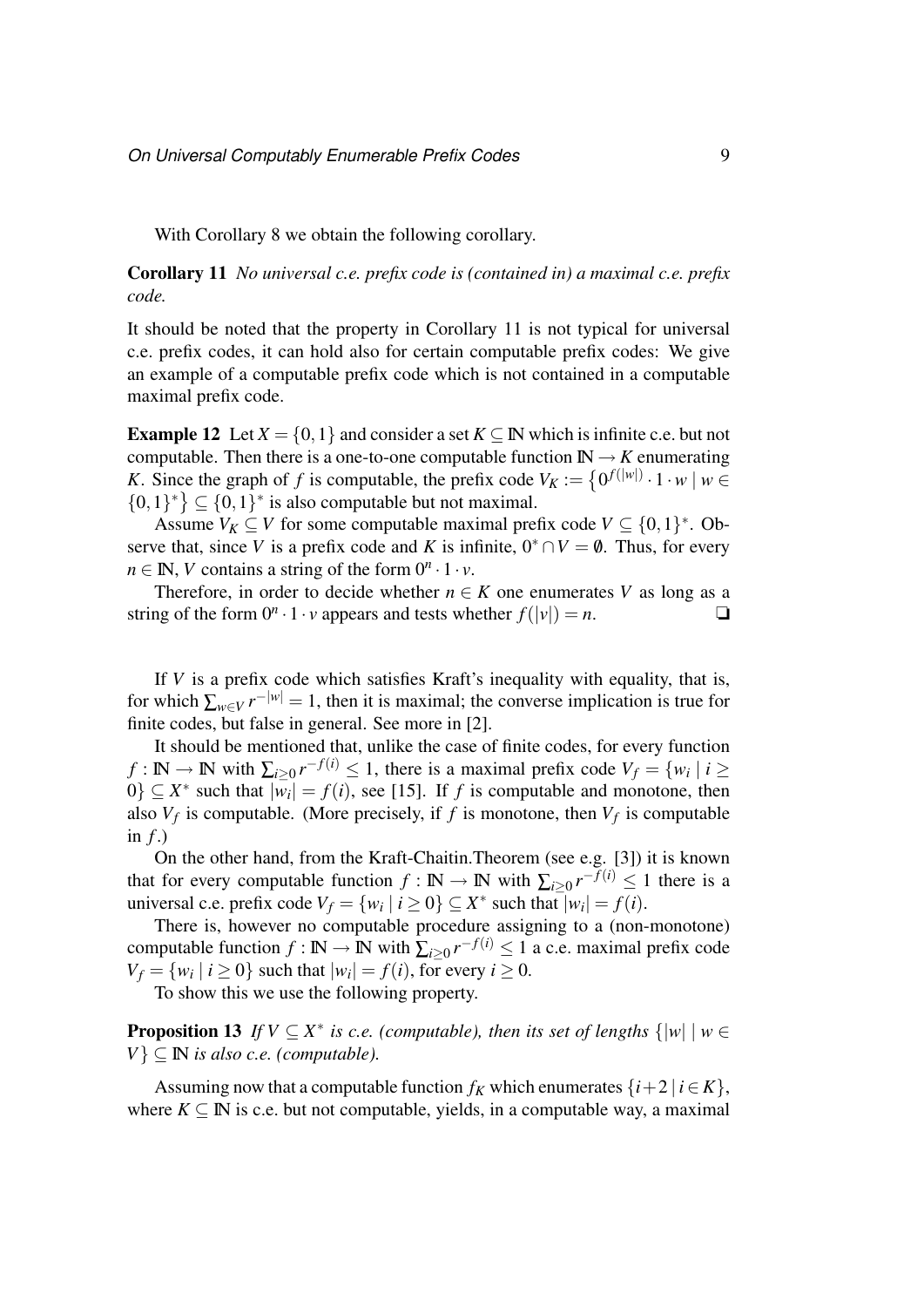prefix code  $V_{f_K}$  we can, by virtue of Lemma 10 and Proposition 13, compute *K*, contradicting the uncomputability of *K*.

## 4 Information-Theoretic Size

In the preceding section we have shown that universal c.e. prefix codes are not maximal with respect to set inclusion, so they are in some sense not large. This observation is supported by the fact mentioned in the proof of Lemma 6 that their language-theoretic density is 0 .

Here we derive results on universal c.e. prefix codes which show that they are large in some information-theoretic respect. To this end we consider the a different quantity which measures the amount of information necessary to print a string of length *n* in a certain language:

Let, for a language  $W \subseteq X^*$  be  $\mathfrak{s}_W : [0, \infty) \to [0, \infty]$  where  $\mathfrak{s}_W(t) := \sum_{n \in \mathbb{N}} |W \cap$  $X^n$   $\cdot$  *t*<sup>*n*</sup> its *structure generating function* (cf. [8, 13, 14]). Then

$$
\mathfrak{s}_W(r^{-\alpha})=\sum\nolimits_{w\in W}r^{-\alpha\cdot|w|},
$$

and  $\mathfrak{s}_W(r^{-\alpha}) = \infty$  means that the function  $s_W(n) := |W \cap X^n|$  cannot be upperbounded by  $r^{\alpha \cdot n}$ .

#### 4.1 The structure generating function of a c.e. prefix code

From Kraft's inequality it is known that for any code  $D \subseteq X^*$  and  $\alpha = 1$  we have the bound  $\sum_{w \in D} r^{-|w|} \leq 1$ . If  $\epsilon_D$  is a rational function, in particular, when *D* is a regular language, then  $\epsilon_D(\frac{1}{r} + \varepsilon) < \infty$  for some  $\varepsilon > 0$ . This amounts to  $\sum_{w \in D} r^{-\alpha \cdot |w|} < \infty$  for some  $\alpha < 1$ .

In this section we are going to show that universal c.e. prefix codes do not have this behaviour, that is, they satisfy  $\epsilon_D(r^{-\alpha}) = \sum_{w \in D} r^{-\alpha |w|} = \infty$  for all  $\alpha$ ,  $0 \le \alpha \le 1$ . We will also investigate some reasons and consequences of this behaviour.

We start with a consequence of Theorem 1: a technical result from which we derive a simplification of the proof of Theorem 3.2.(b) in [17].

**Lemma 14** *Let*  $D \subseteq X^*$  *be a c.e. prefix code,*  $\alpha \in (0, \infty)$ *, and let U be a universal machine. If D is finite or*  $\alpha > 1$ *, then there is a constant k such that we have:* 

$$
\sum\nolimits_{w\in D} r^{-\alpha\cdot |w|}\le r^{\alpha\cdot k}\cdot \sum\nolimits_{w\in D} r^{-\alpha\cdot H_U(w)}\le r^{\alpha\cdot k}\cdot \sum\nolimits_{v\in\mathrm{dom}(U)} r^{-\alpha\cdot |v|}.
$$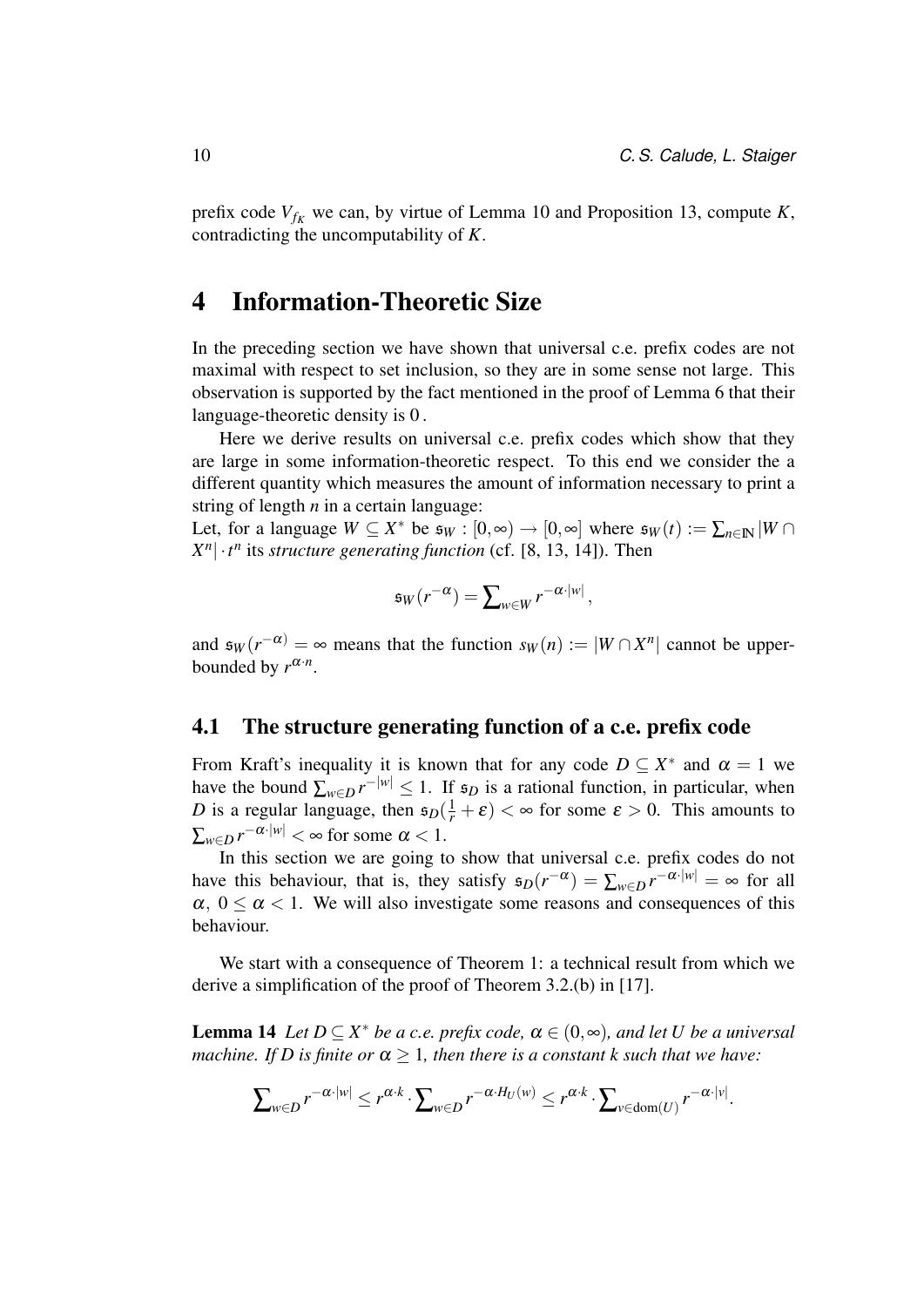**Remark.** It should be mentioned that for infinite *D* and  $\alpha$  < 1 the sum  $\sum_{w \in D} r^{-\alpha \cdot H_U(w)}$  is always infinite. The more general fact that  $\sum_{w \in W} r^{-\alpha \cdot H_U(w)}$ diverges for  $\alpha < 1$  and arbitrary infinite c.e.  $W \subseteq X^*$  was derived in Eq. (49) of [17]. For the sake of completeness we prove it as Lemma 15 below.

*Proof of Lemma 14.* We use the one-one function  $\varphi$  of Corollary 2. In order to verify the first inequality, observe that the third condition of Corollary 2 implies  $H_U(w) \leq |\varphi(w)| \leq |w| + k$ , for  $w \in D$ . Now the second inequality follows immediately from the fact that  $\{v \mid U(v) \in D \land |v| = H(U(v))\}$  ⊆ dom(*U*). <del></del>**□** 

**Lemma 15** *Let W be an arbitrary infinite c.e. subset of*  $X^*$  *and*  $0 \le \alpha < 1$ *. Then*  $\sum_{w\in W} r^{-\alpha \cdot H_U(w)} = \infty$ .

*Proof.* Let  $f : \mathbb{N} \to X^*$  be a computable one-one function enumerating W. Then every string  $w \in W$  has a unique pre-image  $n \in \mathbb{N}$ . Hence

$$
\sum_{w \in W} r^{-\alpha \cdot H_U(w)} = \sum_{n \in \mathbb{N}} r^{-\alpha \cdot H_U(f(n))}.
$$

Now,  $H_U(f(n)) \le \log_r n + 2 \cdot \log_r \log_r n + c$ , for  $n \ge r$ , and if  $n_\alpha$ , depending on  $\alpha$ ,  $0 \le \alpha < 1$ , is large enough we have  $2\alpha \cdot \log_r \log_r n \le (1 - \alpha) \cdot \log_r n$ , whenever  $n \geq n_{\alpha}$ . Thus we obtain

$$
r^{-\alpha \cdot H_U(f(n))} \geq c' \cdot \frac{1}{n},
$$

and the series diverges. ❏

As a corollary to Lemma 15 we obtain Theorem 3.2.(b) of [17].

**Theorem 16** *For*  $0 \le \alpha \le 1$  *and every universal machine U, the series*  $\sum_{v \in \text{dom}(U)} r^{-\alpha \cdot |v|}$  diverges.

Our proof of Lemma 15 shows that every infinite c.e. subset  $W$  of  $X^*$  is enumerated starting with low complex strings. This observation is supported by Kolmogorov's result (cf. [18, Theorem 1.3] or [13, Theorem 2.9]) that a string *w* of length *n* in every c.e. subset  $W \subseteq X^*$  has a complexity  $H(w)$  bounded by  $\log_r |W \cap X^n| + o(n).$ 

The 'conclusion' that the complements of c.e. subsets consist of only highly complex strings is, however, not true. We will use Theorem 2.9 of [13] that proves a result analogous to the above mentioned Kolmogorov theorem for complements of c.e. subsets of  $X^*$ . We will exploit this construction to show that an analogue of Lemma 15 is true also for a large class of complements of c.e. subsets of *X* ∗ .

As usual, a language  $W \subseteq X^*$  is called *sparse* provided there is a polynomial  $p(n)$  such that  $|W \cap X^n| \leq p(n)$  for every  $n \in \mathbb{N}$ .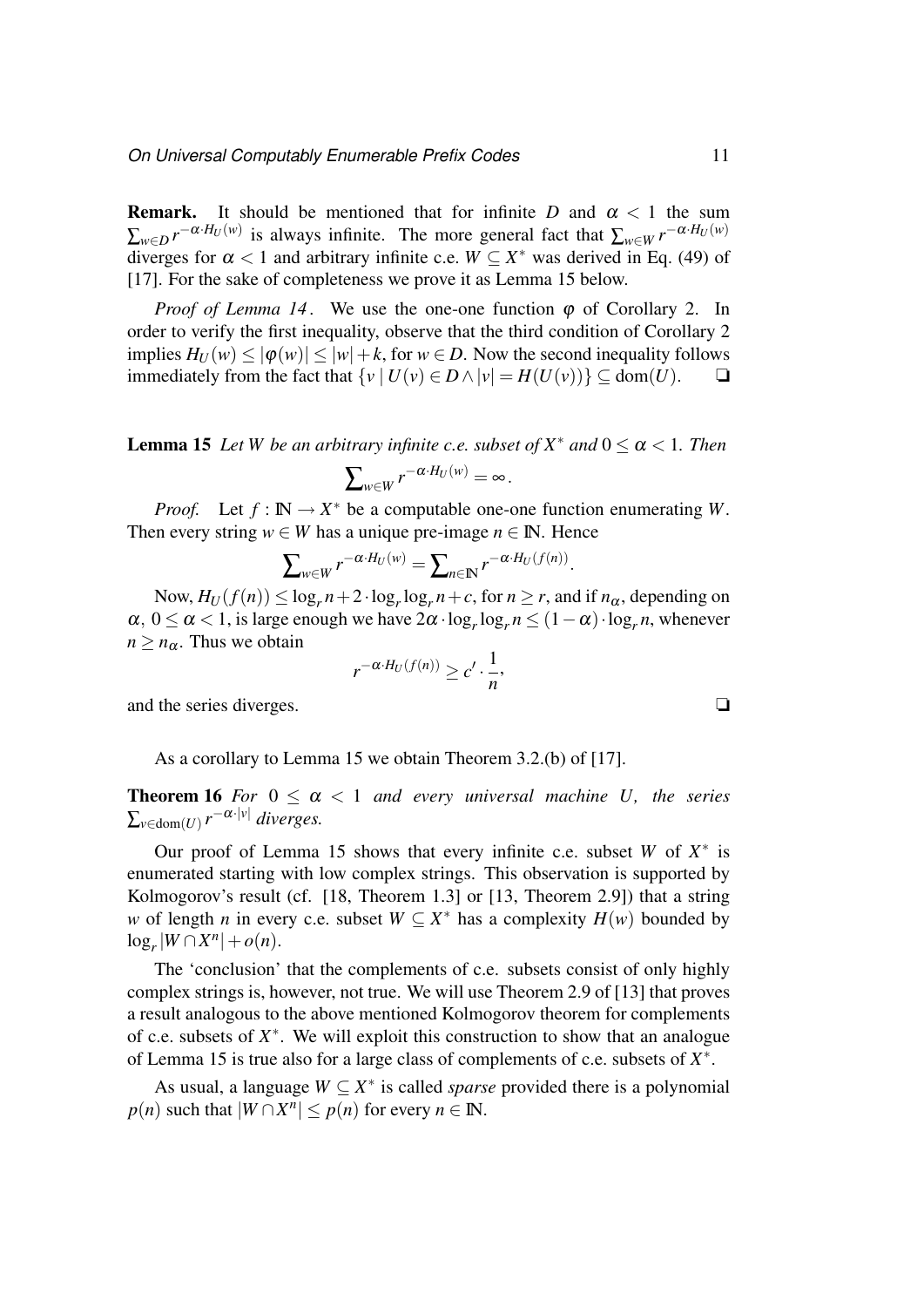**Theorem 17** *Let*  $W \subseteq X^*$  *be the complement of c.e. subset of*  $X^*$ *, and let*  $W$  *be non-sparse. Then, for all*  $0 \le \alpha \le 1$  *we have:* 

$$
\sum_{w \in W} r^{-\alpha \cdot H_U(w)} = \infty.
$$

*Proof.* In the proof of Theorem 2.9 of [13] it is shown that if  $W \subseteq X^*$  is the complement of c.e. subset then there is a computable partial function  $\psi$ :⊆  $X^* \times \mathbb{N} \to X^*$  such that

- 1.  $|\psi(\pi,n)| = n$  whenever  $(\pi,n) \in \text{dom}(\psi)$ , and
- 2. for every  $w \in W$  there is a  $\pi$ ,  $|\pi| \leq \lceil \log_r |W \cap X^{|w|}|\rceil$  such that  $\psi(\pi, |w|) = w$ .

This function  $\psi$  is transformed into a computable prefix (partial) function  $\varphi$  as follows:

$$
\varphi(v) := \begin{cases} \psi(\pi, n), & \text{if } v = \overline{\text{string}_r(n)} \cdot \overline{\text{string}_r(|\pi|)} \cdot \pi \\ \text{for some } (\pi, n) \in X^* \times \mathbb{N}, \text{ and} \\ \text{undefined}, & \text{otherwise.} \end{cases}
$$

Clearly, our construction shows that  $dom(\varphi)$  is prefix-free. Moreover, for every  $w \in W \cap X^n$  there is a  $\pi'$  with

 $|\pi'| \leq \log_r |W \cap X^n| + 2 \cdot \log_r \log_r |W \cap X^n| + 2 \cdot \log_r n + 6$ ,

such that  $\varphi(\pi') = w$ .<sup>c</sup> Since  $\log_r |W \cap X^n| \leq n$ , we obtain that

$$
H_U(w) \leq \log_r |W \cap X^n| + 4 \cdot \log_r n + c,
$$

for all  $w \in W \cap X^n$  where the constant *c* is suitably chosen. Then

$$
\sum_{w \in W \cap X^n} r^{-\alpha \cdot H_U(w)} \geq |W \cap X^n|^{1-\alpha} \cdot \frac{1}{n^{4\alpha}} \cdot r^{-\alpha \cdot c},
$$

whenever  $W \cap X^n \neq \emptyset$ .

Next we use the assumption that *W* is non-sparse. Then, for every  $\alpha$ ,  $0 \le \alpha$ 1, there are infinitely many *n* such that  $|W \cap X^n| \ge n^{k(\alpha)}$  where  $k(\alpha) := \lceil \frac{4 \cdot \alpha}{1 - \alpha} \rceil$  $rac{4 \cdot \alpha}{1 - \alpha}$ . Thus

$$
\sum_{w \in W \cap X^n} r^{-\alpha \cdot H_U(w)} \geq r^{-\alpha \cdot c},
$$

for infinitely many  $n \in \mathbb{N}$ , hence the series

$$
\sum_{w \in W} r^{-\alpha \cdot H_U(w)} = \sum_{n \in \mathbb{N}} \sum_{w \in W \cap X^n} r^{-\alpha \cdot H_U(w)}
$$
 diverges.

As a corollary to Lemma 15 and Theorem 17 we obtain the following generalisation of Theorem 16.

<sup>&</sup>lt;sup>c</sup>Here it is understood, that  $\log_{r} \alpha := 0$  for  $\alpha \leq 1$ .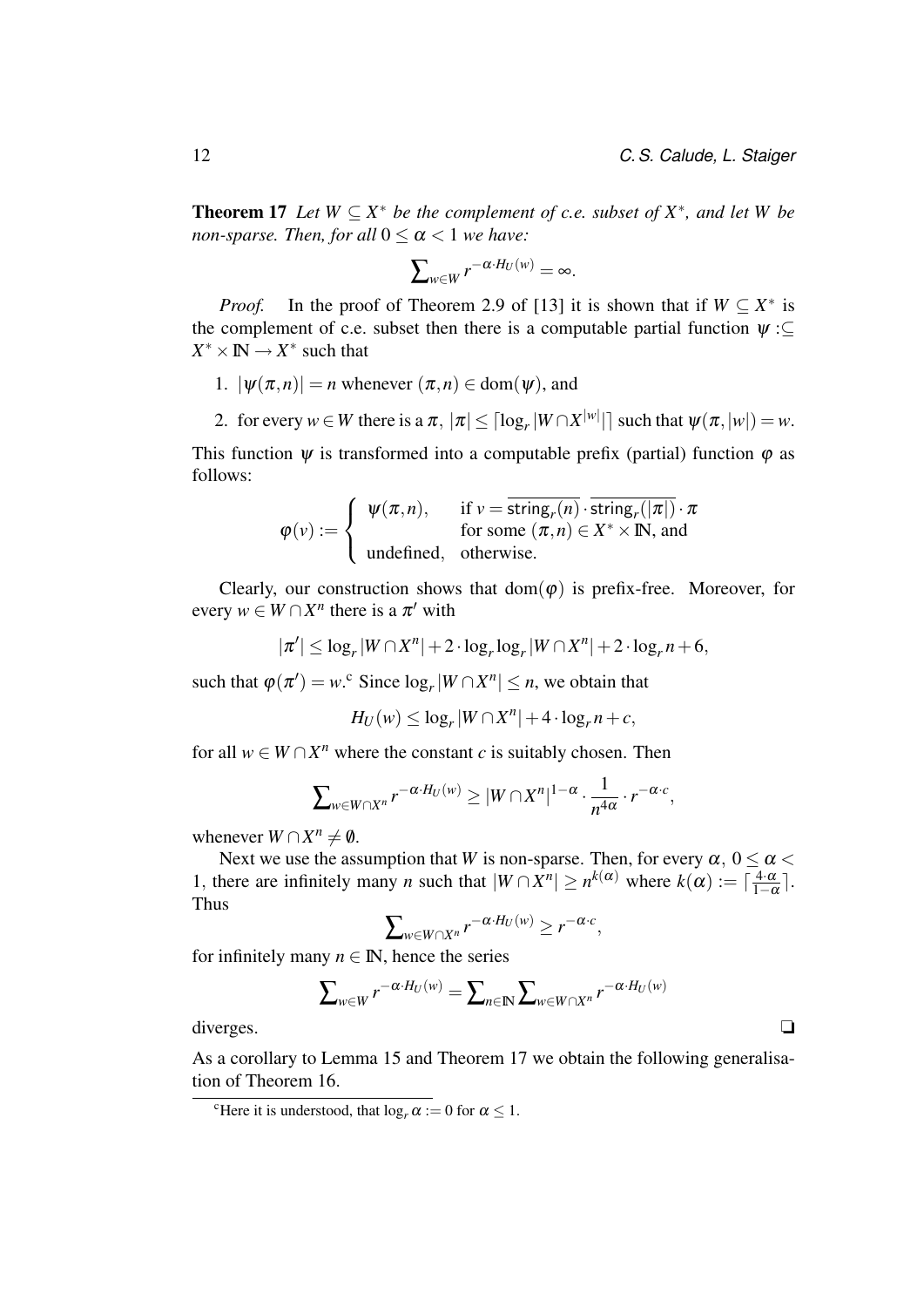**Corollary 18** Let U be a universal prefix machine, let  $W \subseteq X^*$  be computably *enumerable or a non-sparse complement of a computably enumerable language and let*  $D = \{ \pi : \pi \in \text{dom}(U) \land U(\pi) \in W \}$ *. Then*  $\sum_{w \in D} r^{-\alpha \cdot |w|} = \infty$  for all  $\alpha < 1$ *.* 

#### 4.2 The entropy of c.e. prefix codes

As it was mentioned above the convergence of the series  $\epsilon_W(r^{-\alpha}) = \sum_{w \in W} r^{-\alpha \cdot |w|}$ , for  $0 \le \alpha < 1$ , depends on the numbers  $|W \cap X^n|$ . The unique value  $H_W \in [0,1]$ such that  $\sum_{w \in W} r^{-\alpha \cdot |w|}$  converges for all  $\alpha > H_W$  is known as the *entropy* of the language *W*. It can be calculated as follows (see [8, 13, 14]).

$$
H_W = \limsup_{n \to \infty} \frac{\log_r(|W \cap X^n| + 1)}{n}.
$$
 (2)

Now Corollary 16 yields the following.

**Corollary 19** Let  $V \subseteq X^*$  be a universal c.e. prefix code. Then  $H_V = 1$ .

Moreover, for a universal c.e. prefix code  $V \subseteq X^*$ , the function  $f_V(\alpha) :=$ ∑ *w*∈*V*  $r^{-\alpha \cdot |w|}$  has the following typical plot.



We can substitute the upper limit in Corollary 19 by the lower one.

**Theorem 20** *Let*  $V \subseteq X^*$  *be a universal c.e. prefix code. Then, the lower entropy of V is* 1*:*

$$
\liminf_{n\to\infty}\frac{1}{n}\log_r(|V\cap X^{\leq n}|+1)=1.
$$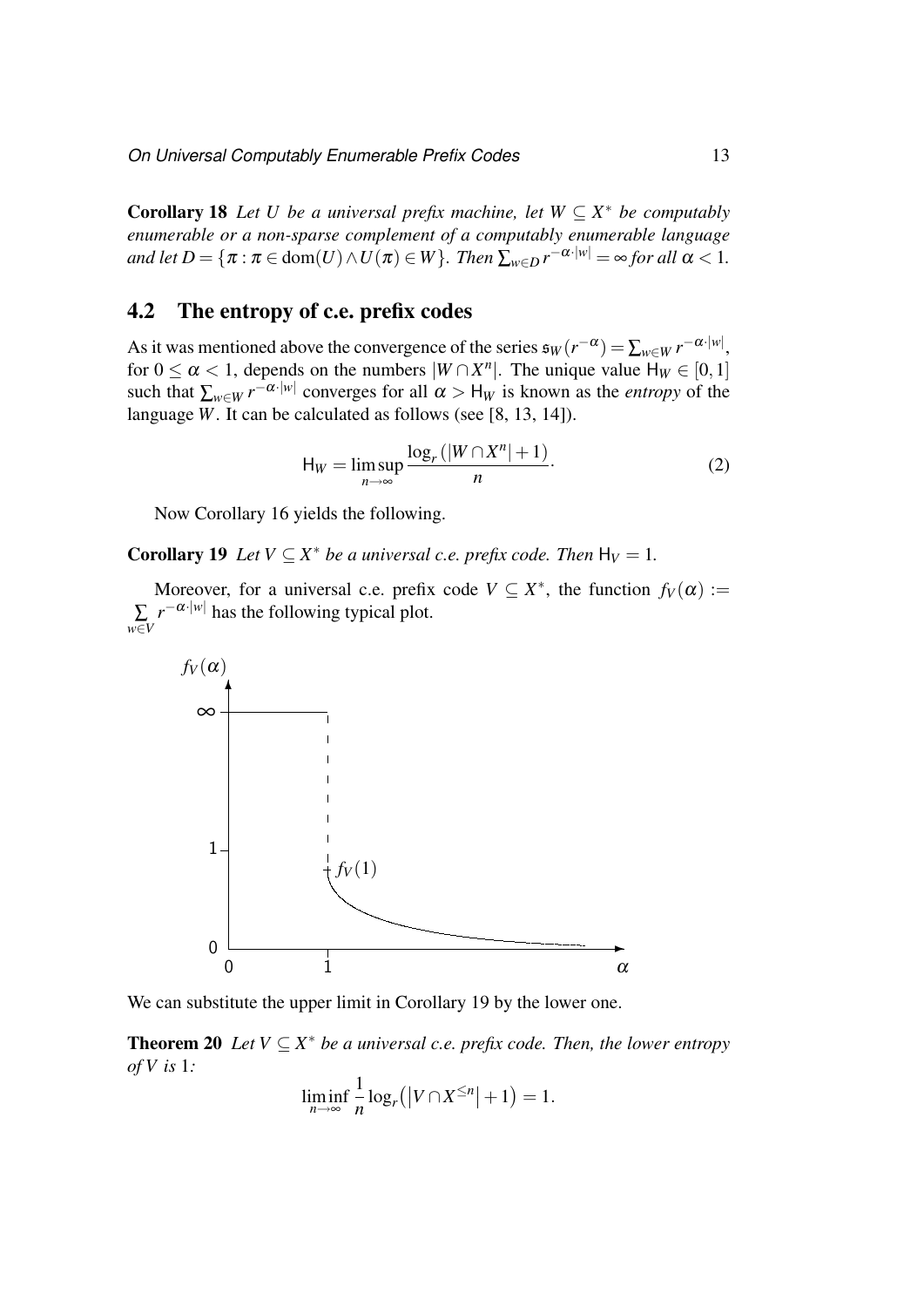*Proof.* Consider a universal prefix machine *U* such that dom(*U*)  $\subset$  *V*, and consider the one-to-one mapping which maps every string  $w \in X^*$  to a shortest  $\pi_w$ such that  $U(\pi_w) = w$ . It is known that  $|\pi_w| \le |w| + 2 \cdot \log_r |w| + c$  for some  $c \in \mathbb{N}$ . Consequently,  $|dom(U) \cap X^{\leq (n+2\cdot log_r n + c)}|$  ≥ *r*<sup>n</sup>, and the assertion follows. <del></del>**□** 

The property of Theorem 20 is, however, not only fulfilled by universal c.e. prefix codes. There are even languages of low complexity, more precisely, simple deterministic context-free languages (for a definition see [1]) which have also a lower entropy of 1. We give an example generalising Theorem 10 of [4] to the  $\text{case} |X| > 2.$ 

**Example 21** As in [8, 14] we consider the Łukasiewicz-language  $L_r \subseteq X^*$  defined by the equation

$$
L_r = \{1,\ldots,r-1\} \cup 0 \cdot L_r^r.
$$

Considering Raney sequences (cf. [7]) in [8] it was shown that for the language  $W_r \subseteq \{0, 1\}$  defined by the equation  $W_r = 1 \cup 0 \cdot W_r^r$  we have

$$
|W_r \cap \{0,1\}^{r\cdot n+1}| = \frac{(n\cdot r)!}{n!\cdot ((r-1)n+1)!} = \frac{1}{(r-1)\cdot n+1} \binom{n\cdot r}{n},
$$

and  $|W_r \cap \{0,1\}^l| = 0$  if  $l \neq 1 \pmod{r}$ . Moreover, every string  $w \in W_r$  of length  $|w| = n \cdot r + 1$  has exactly *n* occurrences of the letter 0.

The strings of  $L_r$  can be obtained by substituting the letter 1 by letters from  $\{1, \ldots, r-1\}$ . Thus

$$
|E_r \cap X^{r \cdot n+1}| = \frac{1}{(r-1) \cdot n+1} {n \cdot r \choose n} \cdot (r-1)^{n(r-1)+1}.
$$

Using the inequality

$$
\binom{n \cdot r}{n} > \frac{1}{\sqrt{n}} \cdot \frac{r^{r(n-1)+1}}{(r-1)^{(r-1)(n-1)}},
$$

for  $n \geq 3$ , from [16, Corollary 2.9], we obtain

$$
|E_r \cap X^{r \cdot n+1}| \ge \left(\frac{r-1}{r}\right)^r \cdot \frac{1}{((r-1) \cdot n+1) \cdot \sqrt{n}} \cdot r^{r \cdot n+1}
$$

which proves liminf *l*→∞ 1  $\frac{1}{l} \log_r |E_r \cap X^{\leq l}| = 1.$ 

In connection with Lemma 4 our Example 21 yields an alternative proof of Theorem 20.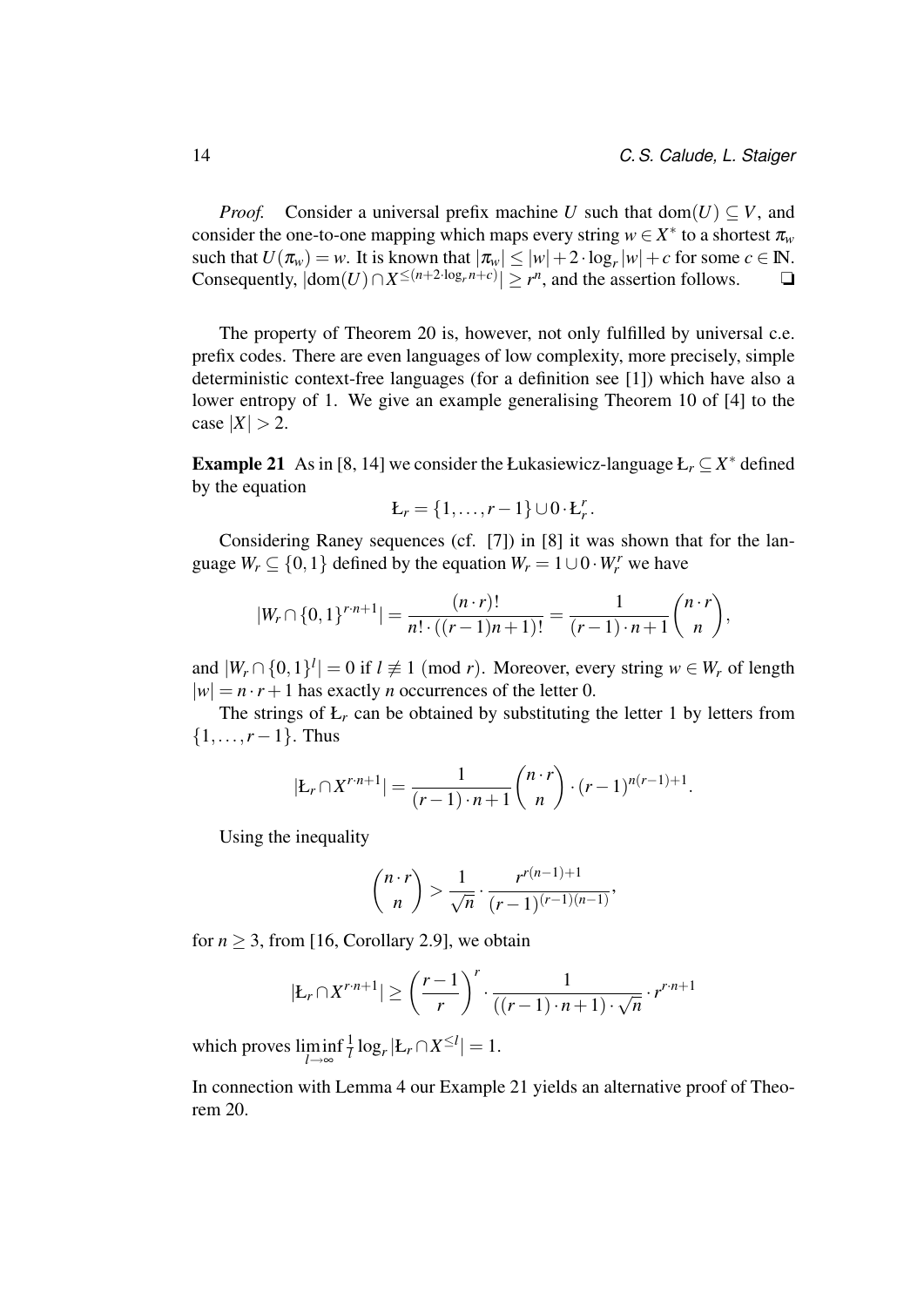# Acknowledgment

We thank A. Nies and the anonymous referee for comments which improved the presentation of this paper.

# **References**

- [1] J.-M. Autebert, J. Berstel, L. Boasson. Context-free languages and pushdown automata, in: [12], Vol. 1, pp. 111–174.
- [2] J. Berstel, D. Perrin. *Theory of Codes*, Academic Press, New York, 1985.
- [3] C. S. Calude. *Information and Randomness. An Algorithmic Perspective*, 2nd Edition, Revised and Extended, Springer Verlag, Berlin, 2002.
- [4] C. S. Calude, M. A. Stay. Natural halting probabilities, partial randomness, and zeta functions, *Inform. and Comput.* 204 (2006), 1718 – 1739.
- [5] G. J. Chaitin. *Algorithmic Information Theory*, Cambridge University Press, Cambridge, 1987 (3rd printing 1990).
- [6] R. Downey, D. Hirschfeldt. *Algorithmic Randomness and Complexity*, Springer, in preparation.
- [7] R. L. Graham, D. E. Knuth, O. Patashnik. *Concrete Mathematics: A Foundation for Computer Science*, Addison-Wesley, Reading 1989.
- [8] W. Kuich. On the entropy of context-free languages, *Inform. and Control* 16  $(1970), 173 - 200.$
- [9] V. I. Levenstein. The redundancy and delay of decodable coding of natural numbers, *Problemy Kibernet.* 20 (1968), 173–179.
- [10] A. Nies. Personal communication, February 2007.
- [11] A. Nies. *Computability and Randomness*, Oxford University Press, to appear.
- [12] G. Rozenberg, A. Salomaa (eds.). *Handbook of Formal Languages*, Springer, 1997.
- [13] L. Staiger. Kolmogorov complexity and Hausdorff dimension, *Inform. and Comput.* 103 (1993), 159 – 194.